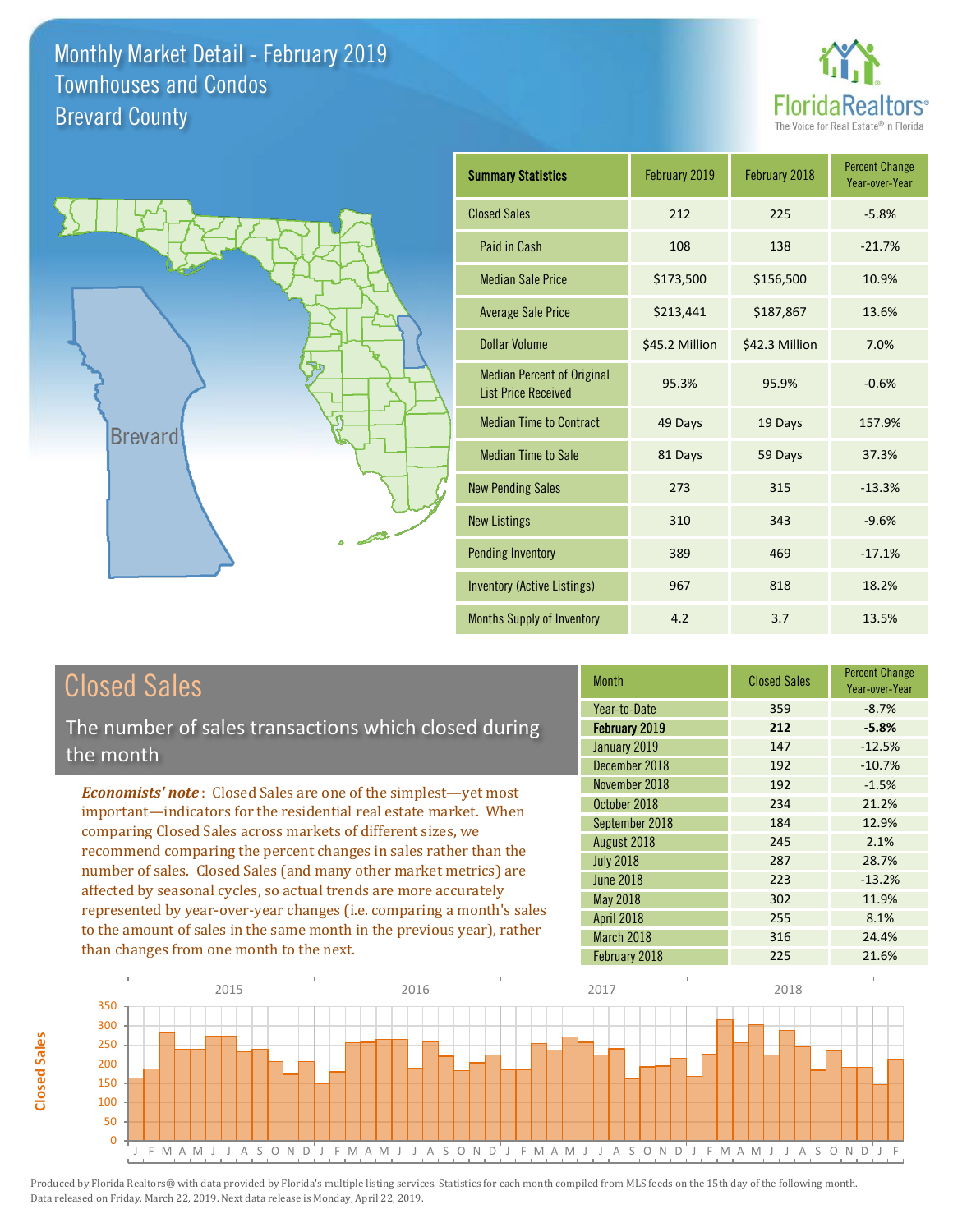this statistic should be interpreted with care.



132 1.5%

| Cash Sales                                                                     | <b>Month</b>     | <b>Cash Sales</b> | <b>Percent Change</b><br>Year-over-Year |
|--------------------------------------------------------------------------------|------------------|-------------------|-----------------------------------------|
|                                                                                | Year-to-Date     | 190               | $-16.3%$                                |
| The number of Closed Sales during the month in which                           | February 2019    | 108               | $-21.7%$                                |
| buyers exclusively paid in cash                                                | January 2019     | 82                | $-7.9%$                                 |
|                                                                                | December 2018    | 88                | $-17.0%$                                |
|                                                                                | November 2018    | 96                | $-11.9%$                                |
|                                                                                | October 2018     | 121               | 21.0%                                   |
| <b>Economists' note:</b> Cash Sales can be a useful indicator of the extent to | September 2018   | 94                | 23.7%                                   |
| which investors are participating in the market. Why? Investors are            | August 2018      | 120               | 4.3%                                    |
| far more likely to have the funds to purchase a home available up front,       | <b>July 2018</b> | 128               | 14.3%                                   |
| whereas the typical homebuyer requires a mortgage or some other                | <b>June 2018</b> | 109               | $-17.4%$                                |
| form of financing. There are, of course, many possible exceptions, so          | May 2018         | 151               | 7.9%                                    |

J F M A M J J A S O N D J F M A M J J A S O N D J F M A M J J A S O N D J F M A M J J A S O N D J F 0 50 100 150 200 250 2015 2016 2017 2018

# Cash Sales as a Percentage of Closed Sales

The percentage of Closed Sales during the month which were Cash Sales

*Economists' note* : This statistic is simply another way of viewing Cash Sales. The remaining percentages of Closed Sales (i.e. those not paid fully in cash) each month involved some sort of financing, such as mortgages, owner/seller financing, assumed loans, etc.

| <b>Month</b>         | <b>Percent of Closed</b><br>Sales Paid in Cash | <b>Percent Change</b><br>Year-over-Year |
|----------------------|------------------------------------------------|-----------------------------------------|
| Year-to-Date         | 52.9%                                          | $-8.5%$                                 |
| <b>February 2019</b> | 50.9%                                          | $-17.0%$                                |
| January 2019         | 55.8%                                          | 5.3%                                    |
| December 2018        | 45.8%                                          | $-7.1%$                                 |
| November 2018        | 50.0%                                          | $-10.6%$                                |
| October 2018         | 51.7%                                          | $-0.2%$                                 |
| September 2018       | 51.1%                                          | 9.7%                                    |
| August 2018          | 49.0%                                          | 2.3%                                    |
| <b>July 2018</b>     | 44.6%                                          | $-11.2%$                                |
| <b>June 2018</b>     | 48.9%                                          | $-4.9%$                                 |
| <b>May 2018</b>      | 50.0%                                          | $-3.7%$                                 |
| <b>April 2018</b>    | 51.8%                                          | $-6.0%$                                 |
| March 2018           | 53.8%                                          | $-9.4%$                                 |
| February 2018        | 61.3%                                          | 4.1%                                    |

February 2018 138 26.6%

March 2018 170 12.6%

April 2018



**Cash Sales**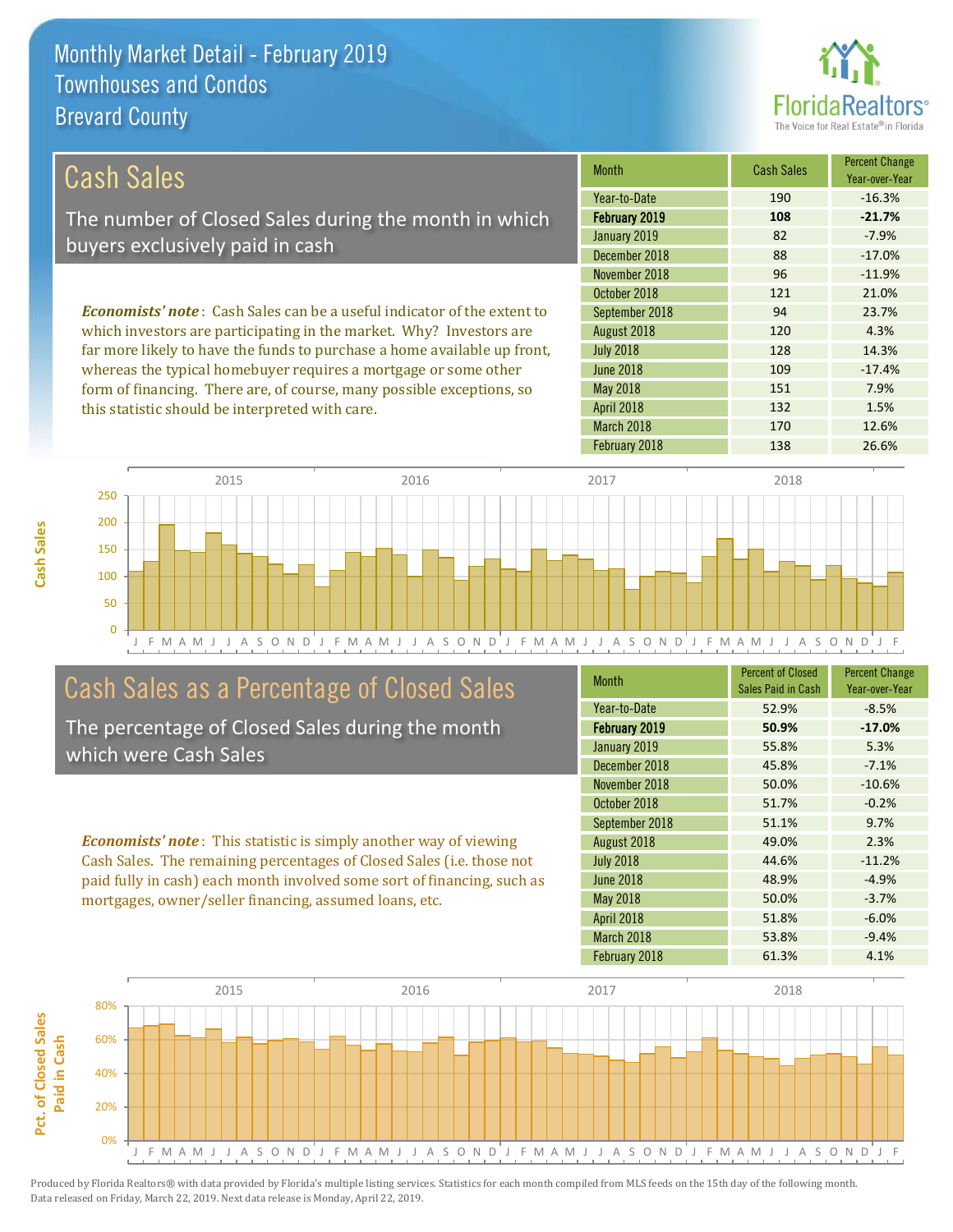

#### Month Median Sale Price Percent Change Year-over-Year February 2019 **\$173,500 10.9%** Year-to-Date \$170,000 9.7% July 2018 **\$170,750** 6.1% January 2019 **\$169,400** 13.0% December 2018 **\$185,000** 5.7% September 2018 **\$169,000** 3.7% August 2018 **\$180,000** 17.6% November 2018 **\$165,250** 3.3% October 2018 **\$175,000** 9.4% June 2018 **\$175,000** 14.0% May 2018 **5179,950 10.7%** April 2018 **\$190,000** 18.8% March 2018 **\$160,000** 6.7% February 2018 **\$156,500** 11.9% *Economists' note* : Median Sale Price is our preferred summary statistic for price activity because, unlike Average Sale Price, Median Sale Price is not sensitive to high sale prices for small numbers of homes that may not be characteristic of the market area. Keep in mind that median price trends over time are not always solely caused by changes in the general value of local real estate. Median sale price only reflects the values of the homes that *sold* each month, and the mix of the types of homes that sell can change over time. Median Sale Price The median sale price reported for the month (i.e. 50% of sales were above and 50% of sales were below)



## Average Sale Price

The average sale price reported for the month (i.e. total sales in dollars divided by the number of sales)

*Economists' note* : Usually, we prefer Median Sale Price over Average Sale Price as a summary statistic for home prices. However, Average Sale Price does have its uses—particularly when it is analyzed alongside the Median Sale Price. For one, the relative difference between the two statistics can provide some insight into the market for higher-end homes in an area.

| Month                | <b>Average Sale Price</b> | <b>Percent Change</b><br>Year-over-Year |
|----------------------|---------------------------|-----------------------------------------|
| Year-to-Date         | \$209,973                 | 8.6%                                    |
| <b>February 2019</b> | \$213,441                 | 13.6%                                   |
| January 2019         | \$204,972                 | 2.1%                                    |
| December 2018        | \$212,250                 | 1.4%                                    |
| November 2018        | \$206,978                 | 5.9%                                    |
| October 2018         | \$211,618                 | 10.2%                                   |
| September 2018       | \$202,247                 | 4.3%                                    |
| August 2018          | \$212,710                 | 18.1%                                   |
| <b>July 2018</b>     | \$208,816                 | 10.9%                                   |
| <b>June 2018</b>     | \$204,126                 | 11.7%                                   |
| May 2018             | \$224,462                 | 18.8%                                   |
| April 2018           | \$222,665                 | 6.9%                                    |
| March 2018           | \$206,011                 | 7.9%                                    |
| February 2018        | \$187,867                 | 1.4%                                    |



**Median Sale Price**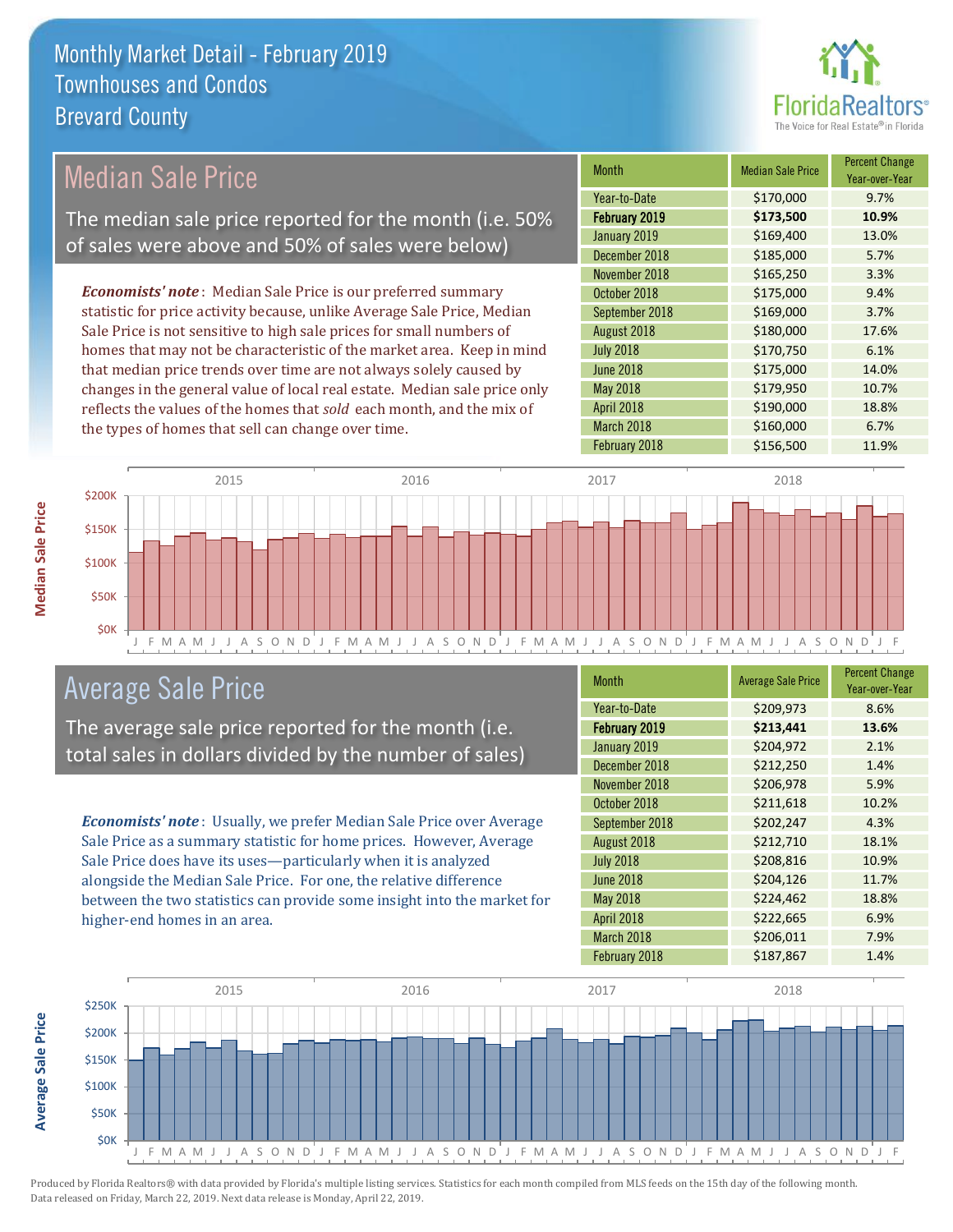

### ollar Volume

The sum of the sale prices for all sales which closed during the month

*Economists' note* : Dollar Volume is simply the sum of all sale prices in a given time period, and can quickly be calculated by multiplying Closed Sales by Average Sale Price. It is a strong indicator of the health of the real estate industry in a market, and is of particular interest to real estate professionals, investors, analysts, and government agencies. Potential home sellers and home buyers, on the other hand, will likely be better served by paying attention to trends in the two components of Dollar Volume (i.e. sales and prices) individually.

| <b>Month</b>     | <b>Dollar Volume</b> | <b>Percent Change</b><br>Year-over-Year |
|------------------|----------------------|-----------------------------------------|
| Year-to-Date     | \$75.4 Million       | $-0.8%$                                 |
| February 2019    | \$45.2 Million       | 7.0%                                    |
| January 2019     | \$30.1 Million       | $-10.6%$                                |
| December 2018    | \$40.8 Million       | $-9.4%$                                 |
| November 2018    | \$39.7 Million       | 4.3%                                    |
| October 2018     | \$49.5 Million       | 33.6%                                   |
| September 2018   | \$37.2 Million       | 17.8%                                   |
| August 2018      | \$52.1 Million       | 20.6%                                   |
| <b>July 2018</b> | \$59.9 Million       | 42.8%                                   |
| <b>June 2018</b> | \$45.5 Million       | $-3.1%$                                 |
| May 2018         | \$67.8 Million       | 32.8%                                   |
| April 2018       | \$56.8 Million       | 15.5%                                   |
| March 2018       | \$65.1 Million       | 34.3%                                   |
| February 2018    | \$42.3 Million       | 23.3%                                   |



# Median Percent of Original List Price Received

The median of the sale price (as a percentage of the original list price) across all properties selling during the month

*Economists' note* : The Median Percent of Original List Price Received is useful as an indicator of market recovery, since it typically rises as buyers realize that the market may be moving away from them and they need to match the selling price (or better it) in order to get a contract on the house. This is usually the last measure to indicate a market has shifted from down to up, so it is what we would call a *lagging* indicator.

| <b>Month</b>      | Med. Pct. of Orig.<br><b>List Price Received</b> | <b>Percent Change</b><br>Year-over-Year |
|-------------------|--------------------------------------------------|-----------------------------------------|
| Year-to-Date      | 95.4%                                            | $-0.2%$                                 |
| February 2019     | 95.3%                                            | $-0.6%$                                 |
| January 2019      | 95.5%                                            | 0.0%                                    |
| December 2018     | 94.7%                                            | $-1.3%$                                 |
| November 2018     | 94.5%                                            | $-0.7%$                                 |
| October 2018      | 95.6%                                            | 0.3%                                    |
| September 2018    | 94.7%                                            | $-0.5%$                                 |
| August 2018       | 95.8%                                            | $-0.3%$                                 |
| <b>July 2018</b>  | 95.7%                                            | 0.4%                                    |
| <b>June 2018</b>  | 95.9%                                            | 1.3%                                    |
| <b>May 2018</b>   | 96.0%                                            | 0.7%                                    |
| <b>April 2018</b> | 95.8%                                            | 0.3%                                    |
| March 2018        | 95.0%                                            | $-0.2%$                                 |
| February 2018     | 95.9%                                            | 0.9%                                    |

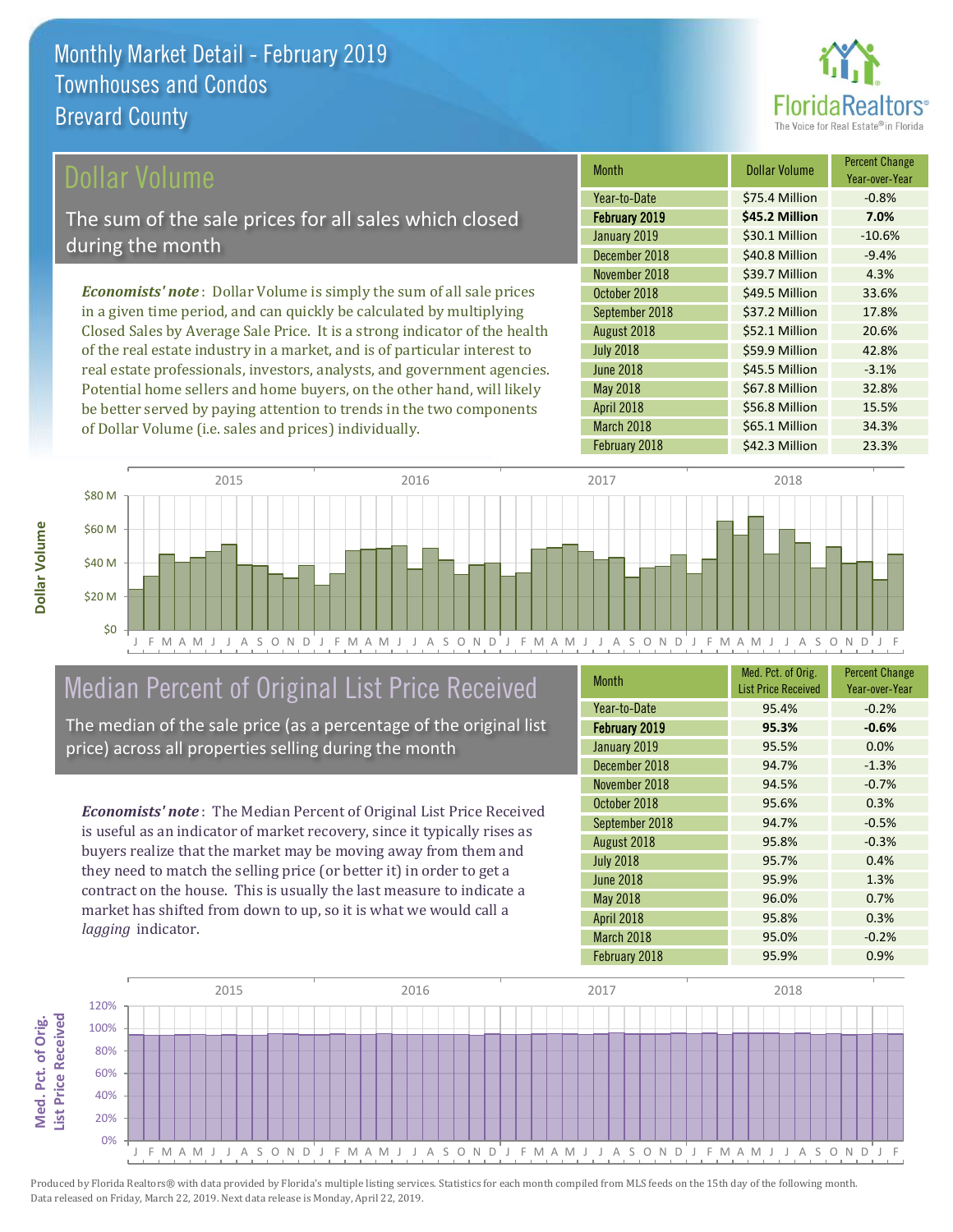

# Median Time to Contract

The median number of days between the listing date and contract date for all Closed Sales during the month

*Economists' note* : Like Time to Sale, Time to Contract is a measure of the length of the home selling process calculated for sales which closed during the month. The difference is that Time to Contract measures the number of days between the initial listing of a property and the signing of the contract which eventually led to the closing of the sale. When the gap between Median Time to Contract and Median Time to Sale grows, it is usually a sign of longer closing times and/or declining numbers of cash sales.

| <b>Month</b>     | <b>Median Time to</b><br>Contract | <b>Percent Change</b><br>Year-over-Year |
|------------------|-----------------------------------|-----------------------------------------|
| Year-to-Date     | 40 Days                           | 48.1%                                   |
| February 2019    | 49 Days                           | 157.9%                                  |
| January 2019     | 35 Days                           | $-7.9%$                                 |
| December 2018    | 43 Days                           | 26.5%                                   |
| November 2018    | 38 Days                           | $-13.6%$                                |
| October 2018     | 30 Days                           | $-21.1%$                                |
| September 2018   | 32 Days                           | 3.2%                                    |
| August 2018      | 25 Days                           | $-19.4%$                                |
| <b>July 2018</b> | 34 Days                           | 25.9%                                   |
| <b>June 2018</b> | 34 Days                           | 17.2%                                   |
| <b>May 2018</b>  | 27 Days                           | $-12.9%$                                |
| April 2018       | 23 Days                           | $-17.9%$                                |
| March 2018       | 38 Days                           | 31.0%                                   |
| February 2018    | 19 Days                           | $-52.5%$                                |



## Median Time to Sale

**Median Time to** 

**Median Time to** 

The median number of days between the listing date and closing date for all Closed Sales during the month

*Economists' note* : Time to Sale is a measure of the length of the home selling process, calculated as the number of days between the initial listing of a property and the closing of the sale. *Median* Time to Sale is the amount of time the "middle" property selling this month was on the market. That is, 50% of homes selling this month took *less* time to sell, and 50% of homes took *more* time to sell. Median Time to Sale gives a more accurate picture than Average Time to Sale, which can be skewed upward by small numbers of properties taking an abnormally long time to sell.

| Month            | <b>Median Time to Sale</b> | <b>Percent Change</b><br>Year-over-Year |
|------------------|----------------------------|-----------------------------------------|
| Year-to-Date     | 79 Days                    | 19.7%                                   |
| February 2019    | 81 Days                    | 37.3%                                   |
| January 2019     | 74 Days                    | 0.0%                                    |
| December 2018    | 78 Days                    | 5.4%                                    |
| November 2018    | 73 Days                    | $-5.2%$                                 |
| October 2018     | 66 Days                    | $-10.8%$                                |
| September 2018   | 71 Days                    | $-4.1%$                                 |
| August 2018      | 62 Days                    | $-7.5%$                                 |
| <b>July 2018</b> | 64 Days                    | $-8.6%$                                 |
| <b>June 2018</b> | 71 Days                    | 14.5%                                   |
| <b>May 2018</b>  | 67 Days                    | $-5.6%$                                 |
| April 2018       | 60 Days                    | $-13.0%$                                |
| March 2018       | 75 Days                    | 7.1%                                    |
| February 2018    | 59 Days                    | $-21.3%$                                |

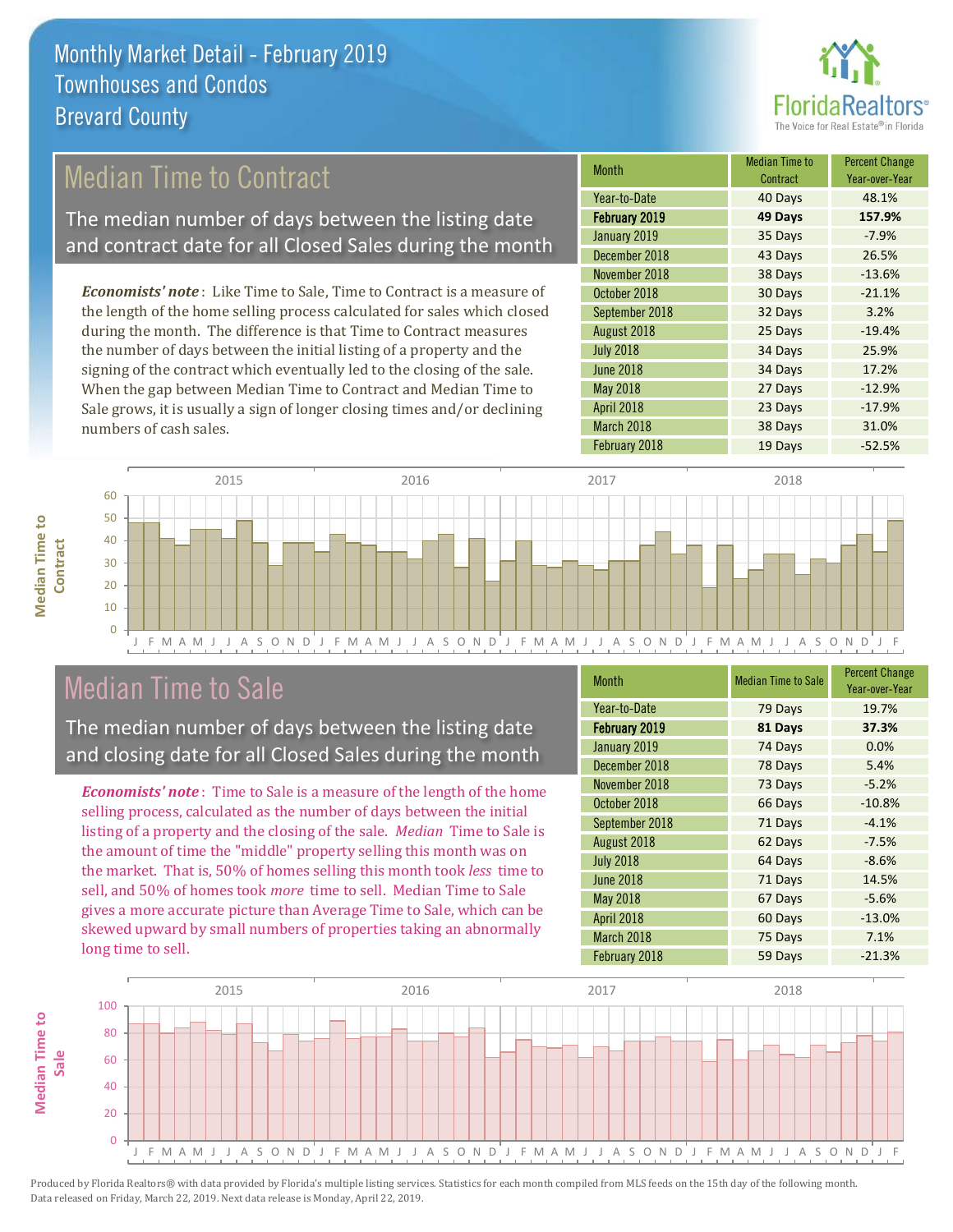

| <b>New Pending Sales</b>                                                       | <b>Month</b>     | <b>New Pending Sales</b> | <b>Percent Change</b><br>Year-over-Year |
|--------------------------------------------------------------------------------|------------------|--------------------------|-----------------------------------------|
|                                                                                | Year-to-Date     | 519                      | $-10.2%$                                |
| The number of listed properties that went under                                | February 2019    | 273                      | $-13.3%$                                |
| contract during the month                                                      | January 2019     | 246                      | $-6.5%$                                 |
|                                                                                | December 2018    | 151                      | $-21.4%$                                |
|                                                                                | November 2018    | 187                      | $-15.8%$                                |
| <b>Economists' note</b> : Because of the typical length of time it takes for a | October 2018     | 222                      | 3.7%                                    |
| sale to close, economists consider Pending Sales to be a decent                | September 2018   | 225                      | 47.1%                                   |
| indicator of potential future Closed Sales. It is important to bear in         | August 2018      | 258                      | $-4.1%$                                 |
| mind, however, that not all Pending Sales will be closed successfully.         | <b>July 2018</b> | 251                      | 2.4%                                    |
| So, the effectiveness of Pending Sales as a future indicator of Closed         | <b>June 2018</b> | 234                      | $-3.3%$                                 |

J F M A M J J A S O N D J F M A M J J A S O N D J F M A M J J A S O N D J F M A M J J A S O N D J F  $\Omega$ 50 100 150 200 250 300 350 2015 2016 2017 2018

# New Listings

**New Listings**

**Pending Sales**

Pending Sales

distressed properties for sale.

The number of properties put onto the market during the month

Sales is susceptible to changes in market conditions such as the availability of financing for homebuyers and the inventory of

*Economists' note* : New Listings tend to rise in delayed response to increasing prices, so they are often seen as a lagging indicator of market health. As prices rise, potential sellers raise their estimations of value—and in the most recent cycle, rising prices have freed up many potential sellers who were previously underwater on their mortgages. Note that in our calculations, we take care to not include properties that were recently taken off the market and quickly relisted, since these are not really *new* listings.

| <b>Month</b>         | <b>New Listings</b> | <b>Percent Change</b><br>Year-over-Year |
|----------------------|---------------------|-----------------------------------------|
| Year-to-Date         | 684                 | $-5.9%$                                 |
| <b>February 2019</b> | 310                 | $-9.6%$                                 |
| January 2019         | 374                 | $-2.6%$                                 |
| December 2018        | 212                 | $-4.1%$                                 |
| November 2018        | 279                 | 8.6%                                    |
| October 2018         | 281                 | 10.6%                                   |
| September 2018       | 271                 | 63.3%                                   |
| August 2018          | 338                 | 11.6%                                   |
| <b>July 2018</b>     | 272                 | $-8.4%$                                 |
| <b>June 2018</b>     | 258                 | 1.2%                                    |
| May 2018             | 362                 | 13.8%                                   |
| April 2018           | 345                 | 7.1%                                    |
| March 2018           | 343                 | 15.5%                                   |
| February 2018        | 343                 | 3.9%                                    |

May 2018 292 3.9% April 2018 **307** 16.3% March 2018 **330** 5.8% February 2018 **315** 32.9%

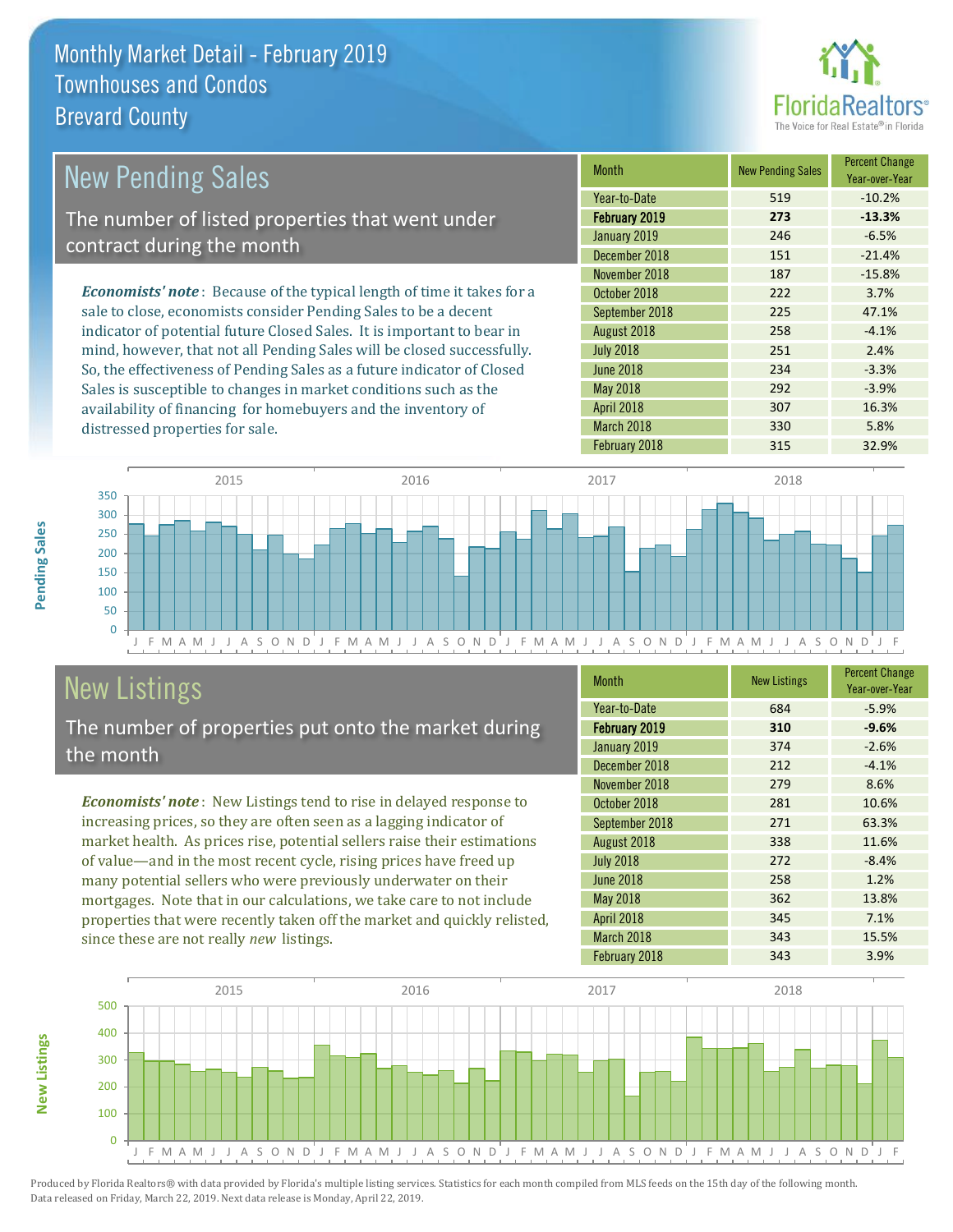

# Inventory (Active Listings) The number of property listings active at the end of the month

*Economists' note* : There are a number of ways to define and calculate Inventory. Our method is to simply count the number of active listings on the last day of the month, and hold this number to compare with the same month the following year. Inventory rises when New Listings are outpacing the number of listings that go off-market (regardless of whether they actually sell). Likewise, it falls when New Listings aren't keeping up with the rate at which homes are going off-market.

| <b>Month</b>             | Inventory | <b>Percent Change</b><br>Year-over-Year |
|--------------------------|-----------|-----------------------------------------|
| <b>YTD (Monthly Avg)</b> | 978       | 19.4%                                   |
| February 2019            | 967       | 18.2%                                   |
| January 2019             | 989       | 20.6%                                   |
| December 2018            | 904       | 23.8%                                   |
| November 2018            | 898       | 19.6%                                   |
| October 2018             | 846       | 13.7%                                   |
| September 2018           | 819       | 10.8%                                   |
| August 2018              | 802       | 4.7%                                    |
| <b>July 2018</b>         | 769       | $-0.4%$                                 |
| <b>June 2018</b>         | 775       | 0.8%                                    |
| May 2018                 | 807       | 1.9%                                    |
| April 2018               | 784       | $-5.1%$                                 |
| March 2018               | 787       | $-2.1%$                                 |
| February 2018            | 818       | $-6.3%$                                 |



# Months Supply of Inventory

An estimate of the number of months it will take to deplete the current Inventory given recent sales rates

*Economists' note* : MSI is a useful indicator of market conditions. The benchmark for a balanced market (favoring neither buyer nor seller) is 5.5 months of inventory. Anything higher is traditionally a buyers' market, and anything lower is a sellers' market. There is no single accepted way of calculating MSI. A common method is to divide current Inventory by the most recent month's Closed Sales count, but this count is a usually poor predictor of future Closed Sales due to seasonal cycles. To eliminate seasonal effects, we use the 12-month average of monthly Closed Sales instead.

| <b>Month</b>             | <b>Months Supply</b> | <b>Percent Change</b><br>Year-over-Year |
|--------------------------|----------------------|-----------------------------------------|
| <b>YTD (Monthly Avg)</b> | 4.2                  | 10.5%                                   |
| February 2019            | 4.2                  | 13.5%                                   |
| January 2019             | 4.2                  | 10.5%                                   |
| December 2018            | 3.8                  | 15.2%                                   |
| November 2018            | 3.8                  | 11.8%                                   |
| October 2018             | 3.6                  | 5.9%                                    |
| September 2018           | 3.5                  | 2.9%                                    |
| August 2018              | 3.5                  | 2.9%                                    |
| <b>July 2018</b>         | 3.3                  | $-2.9%$                                 |
| June 2018                | 3.4                  | $-2.9%$                                 |
| <b>May 2018</b>          | 3.5                  | $-2.8%$                                 |
| April 2018               | 3.5                  | $-5.4%$                                 |
| March 2018               | 3.5                  | $-2.8%$                                 |
| February 2018            | 3.7                  | $-5.1%$                                 |

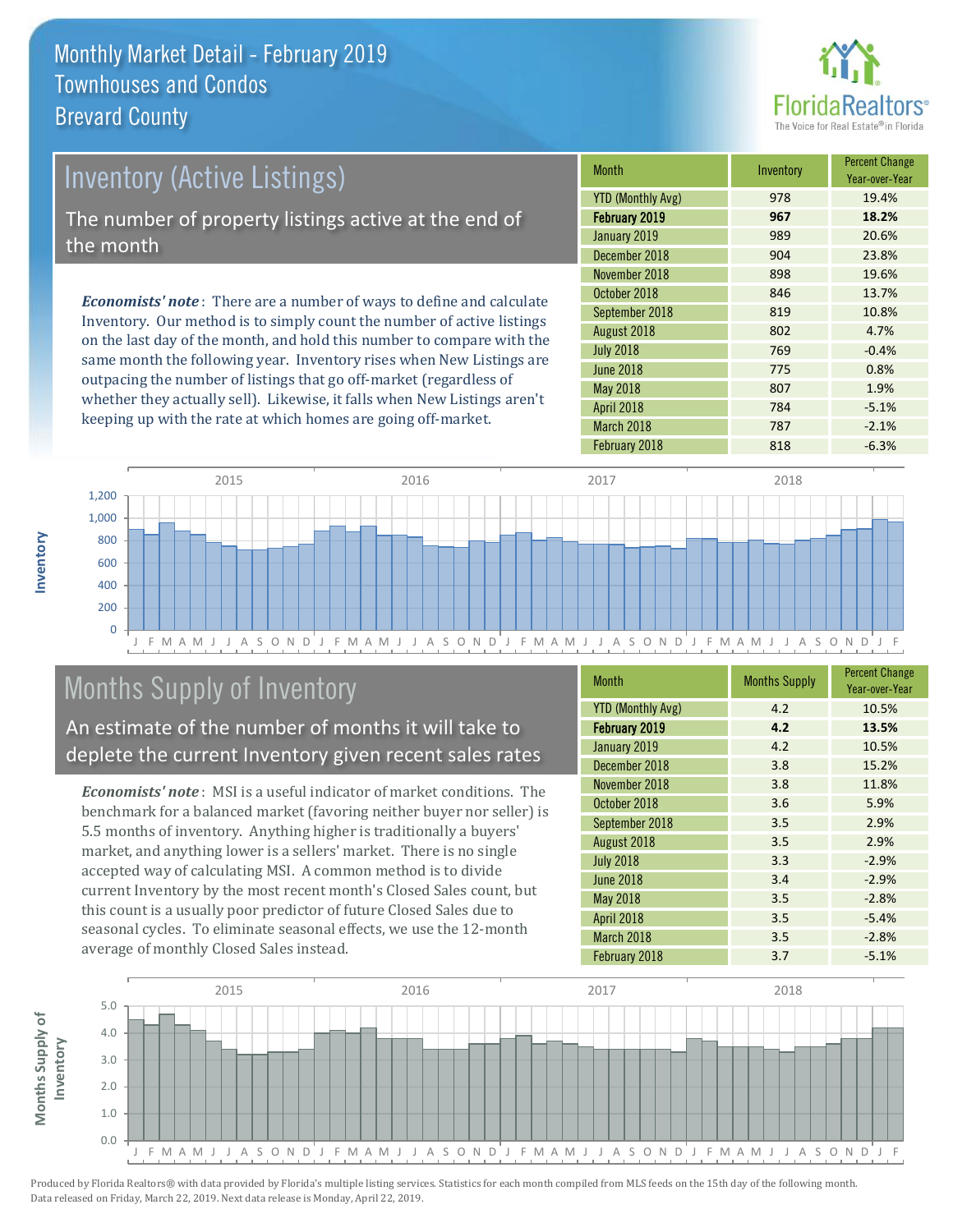

# Closed Sales by Sale Price

The number of sales transactions which closed during the month

*Economists' note:* Closed Sales are one of the simplest—yet most important—indicators for the residential real estate market. When comparing Closed Sales across markets of different sizes, we recommend comparing the percent changes in sales rather than the number of sales. Closed Sales (and many other market metrics) are affected by seasonal cycles, so actual trends are more accurately represented by year-over-year changes (i.e. comparing a month's sales to the amount of sales in the same month in the previous year), rather than changes from one month to the next.

| <b>Sale Price</b>     | <b>Closed Sales</b> | <b>Percent Change</b><br>Year-over-Year |
|-----------------------|---------------------|-----------------------------------------|
| Less than \$50,000    | $\mathfrak{D}$      | $-33.3%$                                |
| $$50,000 - $99,999$   | 25                  | $-57.6%$                                |
| $$100,000 - $149,999$ | 58                  | 41.5%                                   |
| $$150,000 - $199,999$ | 38                  | $-2.6%$                                 |
| \$200,000 - \$249,999 | 23                  | $-23.3%$                                |
| \$250,000 - \$299,999 | 23                  | 27.8%                                   |
| \$300,000 - \$399,999 | 24                  | 9.1%                                    |
| \$400,000 - \$599,999 | 16                  | 77.8%                                   |
| \$600,000 - \$999,999 | 3                   | $-25.0%$                                |
| \$1,000,000 or more   | O                   | N/A                                     |



### Median Time to Contract by Sale Price The median number of days between the listing date and contract date for all Closed Sales during the month

*Economists' note* : Like Time to Sale, Time to Contract is a measure of the length of the home selling process calculated for sales which closed during the month. The difference is that Time to Contract measures the number of days between the initial listing of a property and the signing of the contract which eventually led to the closing of the sale. When the gap between Median Time to Contract and Median Time to Sale grows, it is usually a sign of longer closing times and/or declining numbers of cash sales.

| <b>Sale Price</b>     | <b>Median Time to</b><br>Contract | <b>Percent Change</b><br>Year-over-Year |
|-----------------------|-----------------------------------|-----------------------------------------|
| Less than \$50,000    | 49 Days                           | $-5.8%$                                 |
| $$50,000 - $99,999$   | 21 Days                           | 61.5%                                   |
| $$100,000 - $149,999$ | 28 Days                           | $-20.0%$                                |
| \$150,000 - \$199,999 | 49 Days                           | 276.9%                                  |
| \$200,000 - \$249,999 | 38 Days                           | 280.0%                                  |
| \$250,000 - \$299,999 | 79 Days                           | 51.9%                                   |
| \$300,000 - \$399,999 | 42 Days                           | 68.0%                                   |
| \$400,000 - \$599,999 | 77 Days                           | 2466.7%                                 |
| \$600,000 - \$999,999 | 16 Days                           | $-69.2%$                                |
| \$1,000,000 or more   | (No Sales)                        | N/A                                     |



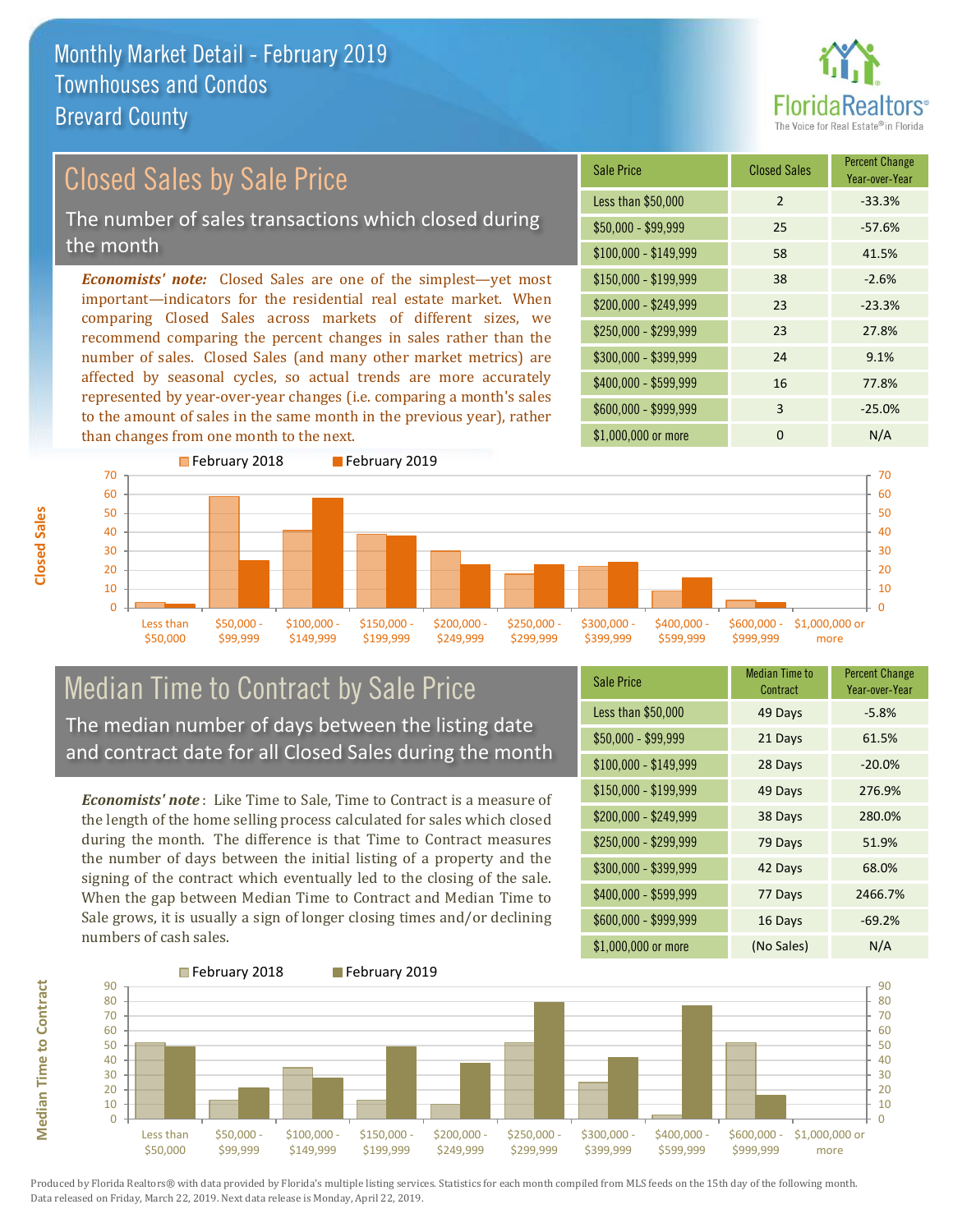

# New Listings by Initial Listing Price

The number of properties put onto the market during the month

*Economists' note:* New Listings tend to rise in delayed response to increasing prices, so they are often seen as a lagging indicator of market health. As prices rise, potential sellers raise their estimations of value—and in the most recent cycle, rising prices have freed up many potential sellers who were previously underwater on their mortgages. Note that in our calculations, we take care to not include properties that were recently taken off the market and quickly relisted, since these are not really *new* listings.

| <b>Initial Listing Price</b> | <b>New Listings</b> | <b>Percent Change</b><br>Year-over-Year |
|------------------------------|---------------------|-----------------------------------------|
| Less than \$50,000           | 5                   | 25.0%                                   |
| $$50,000 - $99,999$          | 46                  | $-31.3%$                                |
| $$100,000 - $149,999$        | 55                  | 7.8%                                    |
| $$150,000 - $199,999$        | 44                  | $-2.2%$                                 |
| \$200,000 - \$249,999        | 34                  | $-30.6%$                                |
| $$250,000 - $299,999$        | 38                  | 31.0%                                   |
| \$300,000 - \$399,999        | 47                  | 11.9%                                   |
| \$400,000 - \$599,999        | 25                  | $-37.5%$                                |
| \$600,000 - \$999,999        | 15                  | 0.0%                                    |
| \$1,000,000 or more          | 1                   | $0.0\%$                                 |



### Inventory by Current Listing Price The number of property listings active at the end of the month

*Economists' note* : There are a number of ways to define and calculate Inventory. Our method is to simply count the number of active listings on the last day of the month, and hold this number to compare with the same month the following year. Inventory rises when New Listings are outpacing the number of listings that go off-market (regardless of whether they actually sell). Likewise, it falls when New Listings aren't keeping up with the rate at which homes are going off-market.

| <b>Current Listing Price</b> | Inventory | <b>Percent Change</b><br>Year-over-Year |
|------------------------------|-----------|-----------------------------------------|
| Less than \$50,000           | 12        | $-20.0%$                                |
| $$50,000 - $99,999$          | 86        | $-11.3%$                                |
| $$100,000 - $149,999$        | 141       | 51.6%                                   |
| $$150,000 - $199,999$        | 112       | 51.4%                                   |
| \$200,000 - \$249,999        | 109       | 38.0%                                   |
| \$250,000 - \$299,999        | 108       | 18.7%                                   |
| \$300,000 - \$399,999        | 200       | 30.7%                                   |
| \$400,000 - \$599,999        | 114       | $-8.1%$                                 |
| \$600,000 - \$999,999        | 70        | $-12.5%$                                |
| \$1,000,000 or more          | 15        | 25.0%                                   |



Produced by Florida Realtors® with data provided by Florida's multiple listing services. Statistics for each month compiled from MLS feeds on the 15th day of the following month. Data released on Friday, March 22, 2019. Next data release is Monday, April 22, 2019.

**Inventory**